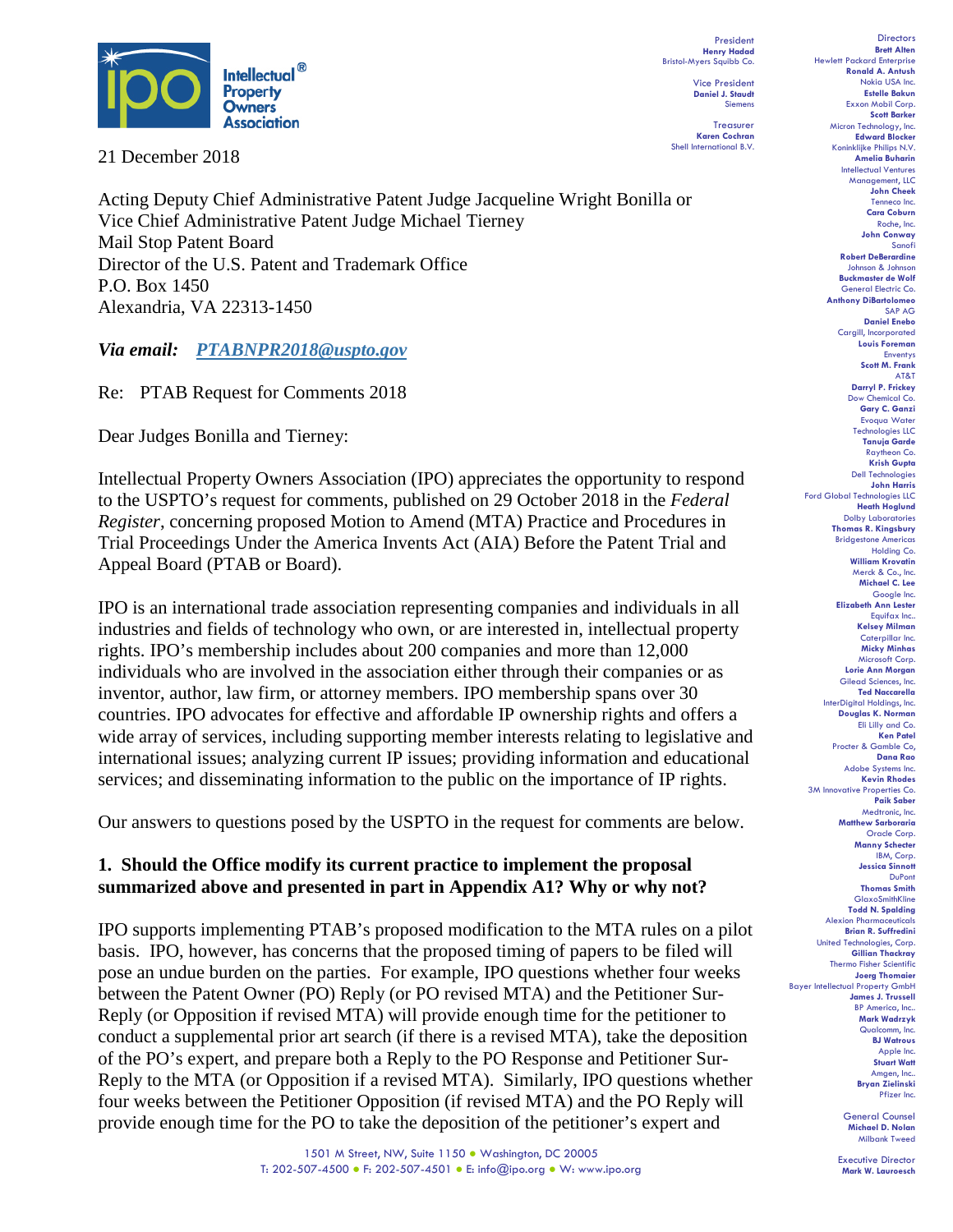prepare both a regular PO Sur-Reply and PO Reply to Petitioner's Opposition to the revised MTA. See next question for a proposal to address the compressed timeline.

# **2. Please provide comments on any aspect of the proposed amendment process, including, but not limited to, the content of the papers provided by the parties and the Office and the timing of those papers during an AIA trial.**

At the request of either party, the schedule should include an optional conference call with the panel shortly after the Preliminary Decision on the MTA (e.g., one week later) to discuss with the parties whether changes to the default schedule are warranted. The panel should schedule the call as soon as possible after a request. The parties must meet and confer in good faith before the call. If an agreement is reached, the parties should provide the panel with a proposed modified schedule before the call with the panel. The panel should take into account whether the PO intends to file a revised MTA when adjusting the schedule. For example, if the PO does not intend to file a revised MTA, the remainder of the dates can be extended as there will no longer be a PO Reply or Petitioner Sur-reply to a revised MTA. Where appropriate, the panel should also consider reducing the 1.5-month period before the oral hearing and/or extending the date of the oral hearing to closer to the 12-month deadline from institution (i.e., extending the hearing beyond the traditional 9.5-month date).

IPO agrees that Sur-Replies may not rely on new declarations and may only refer to evidence already in the record and deposition testimony.

# **3. How does the timeline in Appendix A1 impact the parties' abilities to present their respective cases? If changes to the timeline are warranted, what specific changes are needed and why?**

See the prior section.

# **4. If the Office implements this proposal, should the Board prepare a preliminary decision in every proceeding where a patent owner files a motion to amend that proposes substitute claims?**

IPO recommends that the Board issue a preliminary written decision when a PO uses this new procedure. A preliminary written decision should help both the PO and petitioner refine any further responses, and should give the PO guidance in preparing any revisions to its motion to amend. One of the main purposes of this proposal is to provide a viable mechanism for a PO to amend claims as part of the AIA trial proceeding process. A key part of this proposal provides the PO with a second opportunity to amend its claims. Providing a non-binding preliminary decision following a motion to amend should aid the PO in this process.

# **5. What information should a preliminary decision include to provide the most assistance to the parties in presenting their case? For example, is there certain information that may be particularly useful as the parties consider arguments and**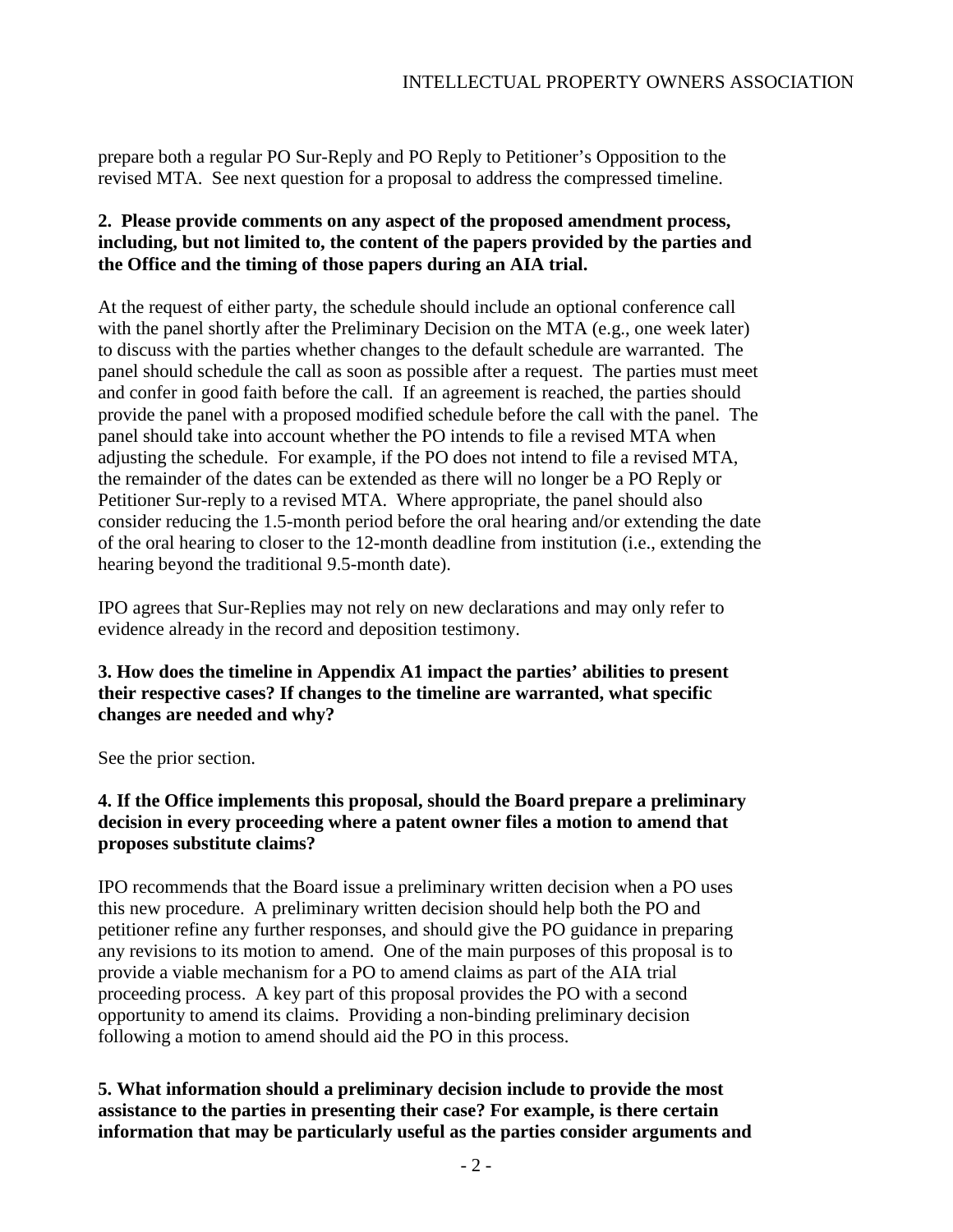### **evidence to present in their papers, how issues may be narrowed for presentation to the Board, and/or whether to discuss a settlement?**

Preliminary written decisions should provide an initial indication whether the amended claims would be patentable. In addition, helpful information might include an indication whether the PO has met all procedural requirements set forth in 37 C.F.R. §§ 42.121, 42.221 or any other applicable laws or regulations.

## **6. If the Office implements this proposal, should there be any limits on the substance of the claims that may be proposed in the revised motion to amend? For example, should patent owners be permitted only to add limitations to, or otherwise narrow the scope of, the claims proposed in the originally-filed motion to amend?**

POs should be able to submit amendments that narrow the scope of existing patent claims, but without any other limitations over and above the requirements set forth in 37 C.F.R. §§ 42.121, 42.221 or any other applicable laws or regulations. PO might need to amend claim limitations added in the original MTA that the panel found unacceptable in the Preliminary Decision on MTA.

**7. What is the most effective way for parties and the Office to use declaration testimony during the procedure discussed above? For example, how and when should parties rely on declaration testimony? When should cross-examination of declaration witnesses take place, if at all, in the process? At what stage of briefing should a party be able to rely on cross-examination (deposition transcripts) testimony of a witness?**

In the MTA context, declaration testimony should be allowed to accompany the following briefs: PO MTA; Petitioner Opposition to MTA; PO Reply; PO revised MTA; Petitioner Opposition to revised MTA; PO Reply to Opposition to revised MTA. New declaration testimony should **not** accompany either of the Sur-Replies. Declaration testimony is appropriate, for example, to explain why any amendment either narrows or expands the scope of the claim(s), explain why the specification either supports or does not support any claim amendments, provide evidence of the level of skill in the art at the time of the invention, authenticate prior art or explain why the prior art has not been authenticated, provide evidence of whether prior art may or may not disclose claim limitation(s), and explain why a person of skill in the art would either combine or not combine the prior art.

To be consistent with the Board's desire not to have any deposition testimony on the MTA subject matter prior to the preliminary decision on the MTA, the Board should strike or give no weight to any deposition testimony relied on in any MTA briefing prior to the preliminary decision.

### **8. If a petitioner ceases to participate in an AIA trial and the Board solicits patent examiner assistance regarding a motion to amend, how should the Board weigh an examiner advisory report relative to arguments and evidence provided by a patent**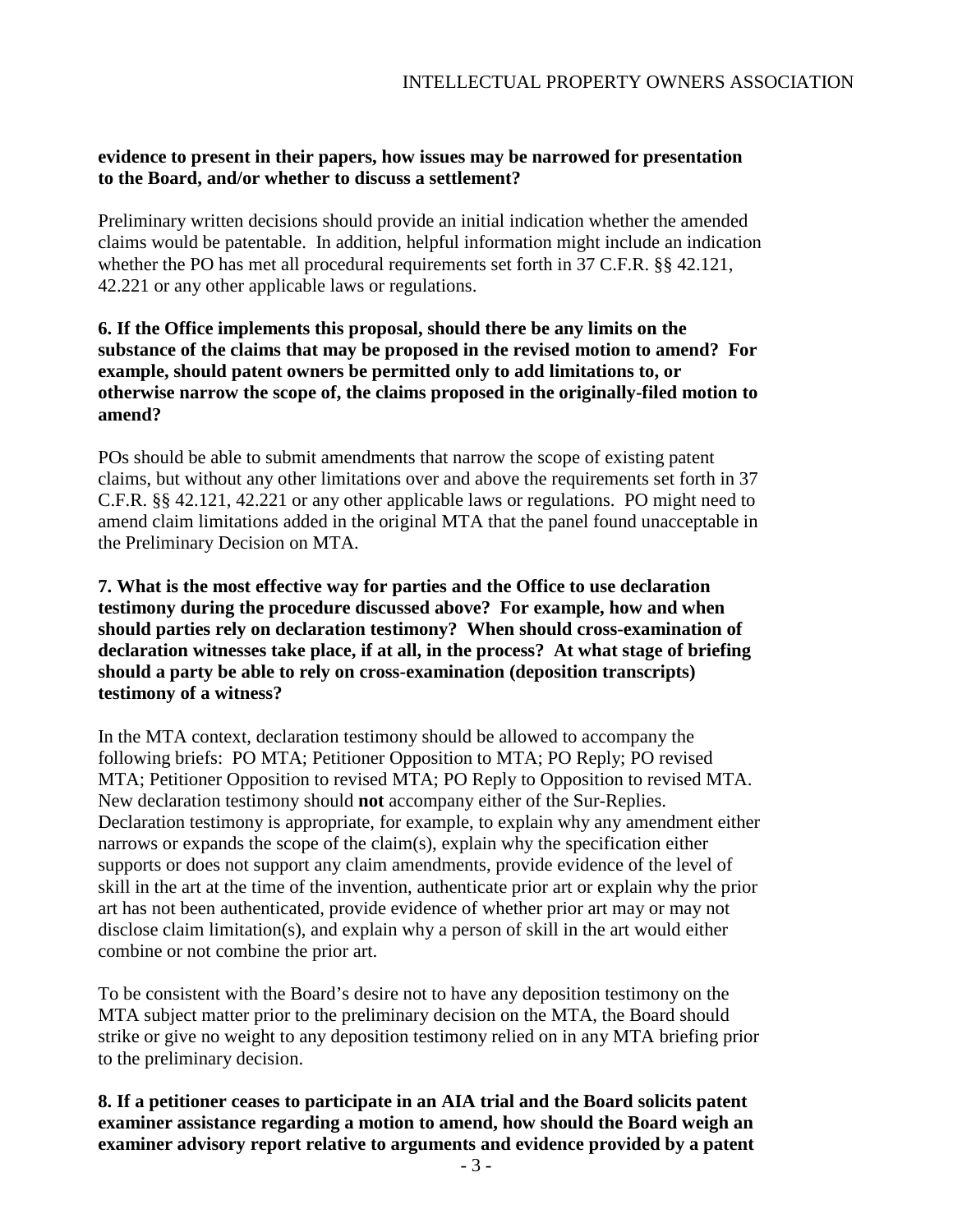# **owner? What type of assistance or information should a patent examiner provide? Should prior art searches by examiners be limited to those relevant to new limitations added to proposed substitute claims and reasons to combine related to such limitations?**

If a petitioner stops participating in an AIA trial and the Board requests the assistance of a patent examiner, the patent examiner's report and prior art searches should be limited to references relevant to the new limitations in the substitute claims. Proceeding otherwise would result in an MTA reopening patent prosecution, which is not the purpose of the AIA proceedings and would discourage use of the procedure by POs. The Board can, at its discretion, adopt the examiner's advisory report with some or no changes. If the examiner provides an analysis, presumably in the form of an office action, the Board should treat the office action under the same standard as any decision of an examiner in prosecution.

## **9. Should the Board solicit patent examiner assistance in other circumstances, and if so, what circumstances? For example, should the Board solicit patent examiner assistance when the petitioner remains in the AIA trial but chooses not to oppose the motion to amend?**

It could be appropriate for the Board to solicit participation of the patent examiner when there is a motion to amend and the petitioner remains in the AIA trial, but only if there is evidence to question whether the petitioner lacks adversarial motivation. Such examiner participation should only be drawn upon if it can be exercised in a timely manner in keeping with Congress' intent that the AIA proceedings be expeditious.

**10. Should a motion to amend filed under the proposed new process be contingent or non-contingent? For purposes of this question, ''contingent'' means that the Board will provide a final decision on the patentability of a proposed substitute claim only if it determines that a corresponding original claim is unpatentable (as in the current proposal); and ''non-contingent'' means that the Board will provide a final decision on the patentability of substitute claims in place of determining the patentability of corresponding original claims.**

An MTA filed under the proposed new process should be contingent such that PTAB will only make a patentability determination on the MTA if the original claims are found unpatentable. This is the current practice of PTAB, which should not be changed because it guarantees the PO the full scope of its invention.

# **11. If the Office implements the proposal in which the Board issues a preliminary decision on a motion to amend, as discussed above, should any additional changes be made to the current default trial schedule to accommodate the new practice?**

As stated above in response to Question 2, the proposed timeline for filing an MTA and Opposition to an MTA (as well as the papers filed after a Preliminary Decision on the MTA) are fairly tight and the USPTO should consider adding some flexibility into this process wherein interim deadlines could be extended as well as extending the deadline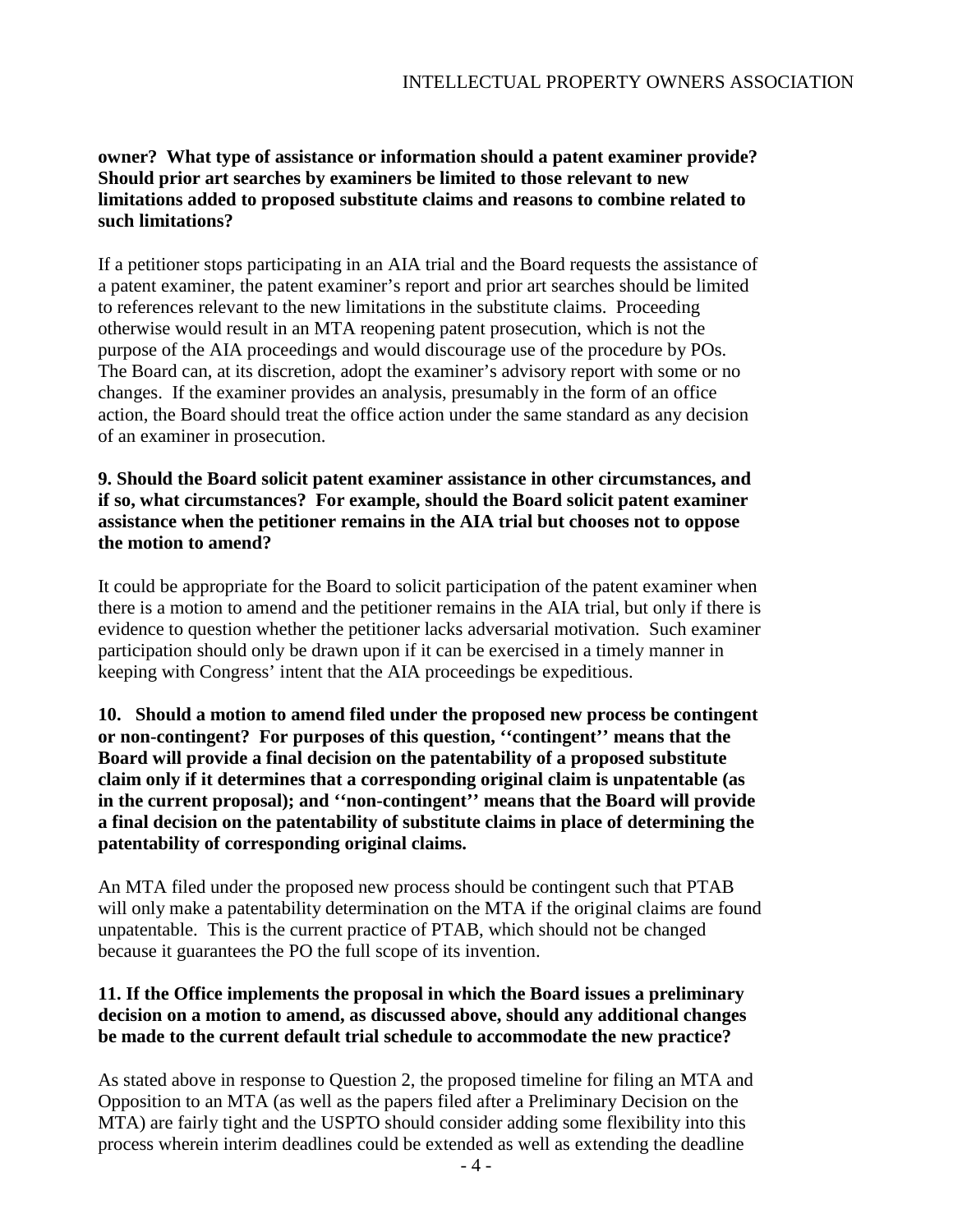for the Final Written Decision for up to six months (for good cause). The USPTO should articulate a list of factors that the PTAB will consider in granting request to extend the deadlines.

## 12. **What impact would implementing the proposals above have on small or micro entities who participate as parties in AIA trial proceedings?**

Costs might increase for the parties. There should be no cost increase caused by the PO MTA or the Petitioner Opposition to MTA. Any increased cost would be incurred by the additional briefing and/or MTA contemplated by the proposed new MTA procedures. The additional costs may vary widely, depending on the number of issues to be addressed and the billing rates and efficiency of the lawyers who do the work.

# **13. Should the Office consider additional options for changing the timing and/or the Board's procedures for handling motions to amend that are not covered by the proposals above? If so, please provide additional options or proposals for the Office to consider, and discuss the advantages or disadvantages of implementation.**

The Board should consider clarifying whether and how POs can use reissue and reexamination in parallel with AIA trials.

## **14. Should the Office consider not proceeding with the pilot program in AIA trials where both parties agree to opt-out of the program?**

For the reasons explained above, IPO recommends that the Board remain flexible to modifying the MTA schedule in each proceeding.

The Office has stated on prior occasions that POs can use reexamination or reissue to amend claims. *See* e.g., *Idle Free Sys., Inc. v. Bergstrom, Inc*., IPR2012-00027, Paper 26 (June 11, 2013). In practice, the Board has not given POs clear guidance on how to make use of reissues or reexaminations and has often handled these proceedings inconsistently. POs have a statutory right to file a reissue or reexamination at any time. 35 U.S.C. §§ 251 and 302. The Director, however, has the right to stay, transfer, consolidate, or terminate any such reexamination and frequently exercises that right. 35 U.S.C. §§ 315(d) and 325(d). IPO therefore would like to see the Board provide a more consistent and predictable approach for how POs can use reexamination and reissue to amend claims.

# **15. Should the Office engage in rulemaking to allocate the burden of persuasion regarding the patentability of proposed substitute claims in a motion to amend as set forth in the** *Western Digital* **order? What are the advantages or disadvantages of doing so?**

IPO favors rulemaking to allocate the burden of persuasion on proposed substitute claims in an MTA as set forth in the *Western Digital* order. The Office should issue regulations clarifying that the PO bears the burden of persuasion that the motion to amend complies with both the statutory and regulatory requirements set forth in 35